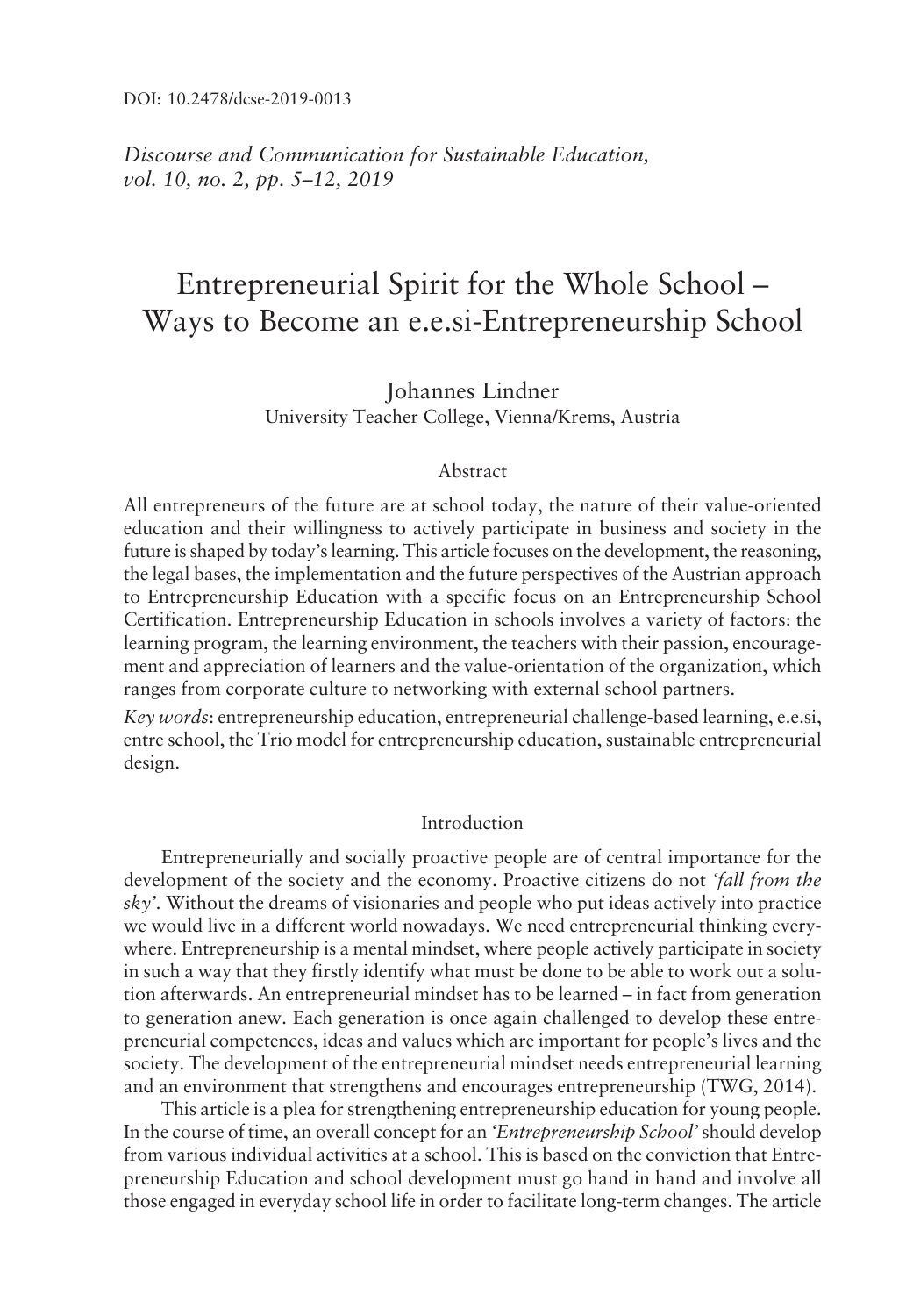is based on several years of experience in the development and implementation of an outcome-oriented Entrepreneurship School approach by the e.e.si Centre for Entrepreneurship Education in Austria.

This article answers the follows questions:

- 1. What is Entrepreneurship Education?
- 2. How can an *ëEntrepreneurship School* (EntreSchool)*í* be organised?

# **Clarifying the Terms**

Even though the terms *ëentrepreneurí* and *ëentrepreneurshipí* are not yet commonly used in German-speaking countries - unlike other English business terms such as 'manage*ment'* or 'marketing' - they have become more widely known in recent years. The terms have derived from the French word 'entreprendre' ('to undertake'/'to launch'). In their current meaning they were introduced by Joseph Schumpeter (1911). *Entrepreneurs* are independent protagonists. According to Schumpeter (1911) they are the key drivers of economic and social dynamics. Schumpeter emphasized their skills and abilities for the independent development and implementation of ideas and stressed their innovative power, which encompasses the creation of new products, production processes, organizational structures or alternative distribution channels. Entrepreneurs play a relevant role in all parts of our society: from business, religion, sciences and politics to education and sports. Generally speaking, anybody can become active as an entrepreneur (Faltin, 2013). The terms *ëintrapreneursí* and *ëco-entrepreneursí* (Pinchot, 1984; Wunderer, 1999) describe entrepreneurs who are not self-employed, but decide to become entrepreneurially active within a company. *'Social entrepreneurs'* or *'change-makers'* (Drayton, 2003) are individuals who combine entrepreneurial and social initiatives to bring about a positive change in society. They implement ideas in areas such as education, environmental protection or the creation of jobs for persons with disabilities.





The term *ëEntrepreneurship Educationí* refers to the development of independent ideas and the acquisition of the respective skills and abilities that are necessary to implement these ideas. Emancipatory approaches to entrepreneurship education emphasize its social and pedagogical relevance for society (Lindner, 2009; Lindner, 2018). The TRIO Model of Entrepreneurship Education offers a good overview of the most important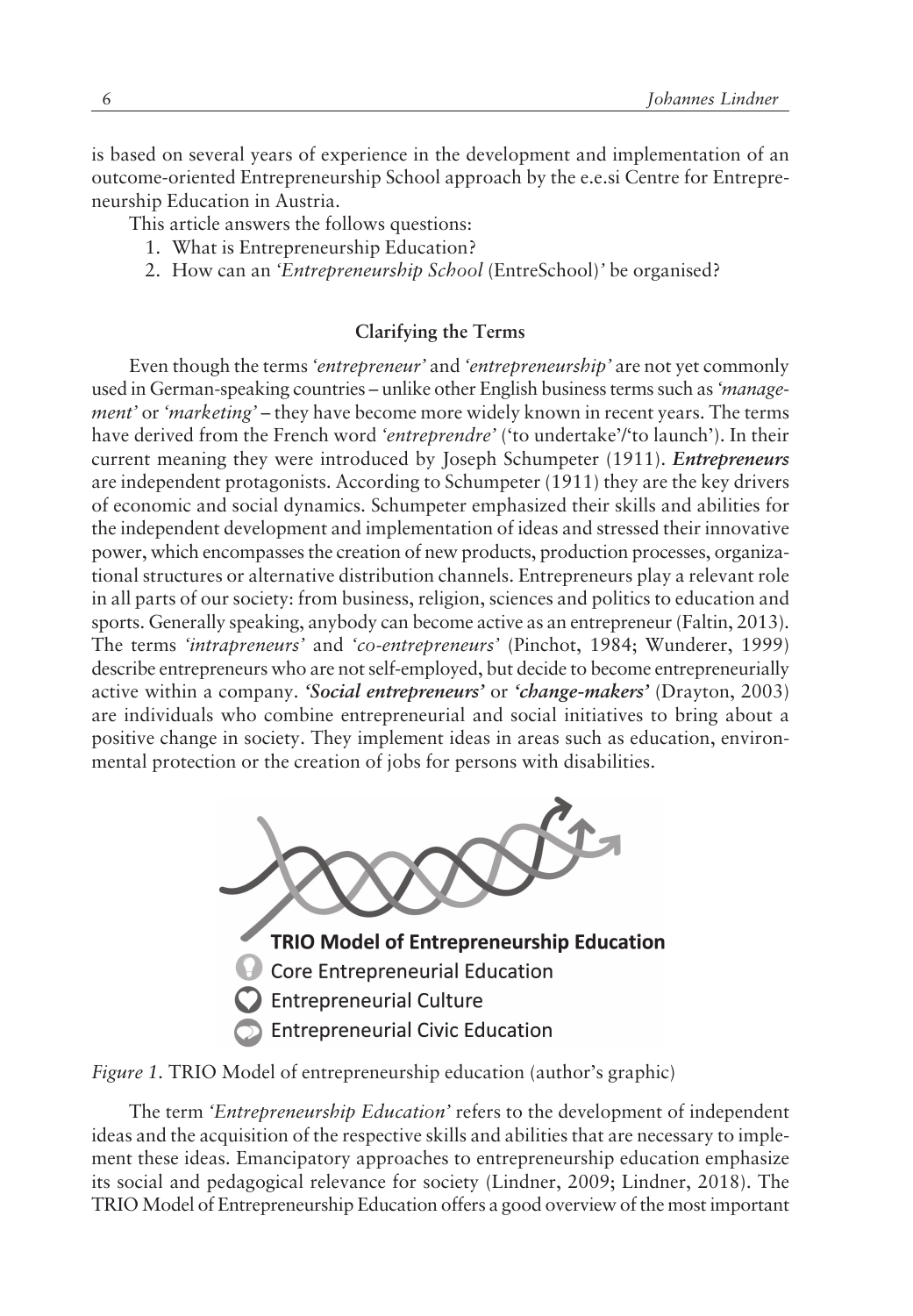interlinked segments of Entrepreneurship Education (see Figure 1): Segment I, Core Entrepreneurship Education, teaches core competences that foster entrepreneurial and professional independence and support independent decisions for one's private life. Segment II, entrepreneurial culture, focuses on the promotion of a culture of independence, passion, inspiration, open-mindedness, empathy and sustainability that encourages relationships and communication. Segment III, Entrepreneurial Civic Education, aims at promoting a culture of autonomy and responsibility to face social challenges. This is achieved through the development and support of ideas for social initiatives and a personal commitment to their implementation (Aff and Lindner, 2005). To refer to the Austrian approach to Entrepreneurship Education in general and to the Entrepreneurship School Certification in particular the author would like to introduce the term *ëEntreSchoolí.* This abbreviation summarizes all the ideas, criteria and necessary measures described in this article.

#### **Entrepreneurial Spirit Should Cover the Whole School**

The starting point for the development of an Entrepreneurship Education school concept was at an Austrian school and dates back to 1999. The *ëEntrepreneurship Education and Talent Promotioní* school experiment was tested at a Viennese Business College with modules across all subjects and scientifically accompanied over seven years (Lindner, 2005). After a pilot phase, parts of the concept were included in the regular Business College curriculum and the 'Schumpeter Business College Model' has since been an integral part of the Viennese educational offer.

The further development of Entrepreneurship Education took place as a mixture of a bottom-up approach (by pioneer teachers) and the support of the school authorities. The 'e.e.si - Media Package Entrepreneurship' (Aff et al., 2004) was developed to support the implementation of Entrepreneurship Education in various subjects (transversal skills) and the curricular edition 'Entrepreneur' (Lindner et al., 2005) was launched by the Initiative for Teaching Entrepreneurship Association.

The Ministry of Education, Science and Research supported the activities by establishing the e.e.si-Impulse Centre for Entrepreneurship Education in 2006. Federal and state coordinators for Entrepreneurship Education were appointed. The basic principles of the Viennese pilot project were critically evaluated, further developed and adapted to the conditions at other school locations.

In the course of time, various individual activities within the framework of Entrepreneurship Education have developed into an overall concept for the certification of entire schools. This procedure is based on the conviction that Entrepreneurship Education and school development go hand in hand and must involve all persons engaged in everyday school life in order to make sustainable changes possible. The e.e.si *ëEntrepreneurship School* (EntreSchool)*í* approach comprises Business Schools and Colleges as well as Colleges of Social and Services Industries and has been opened to further types of schools.

#### **But What are the Special Features of an Entrepreneurship School (EntreSchool)?**

In an Entrepreneurship School (EntreSchool), measures to foster entrepreneurial thinking, personality development and the education to be a responsible citizen are integrative parts of teaching and of everyday school life. *ëEntrepreneurial Spirití* is promoted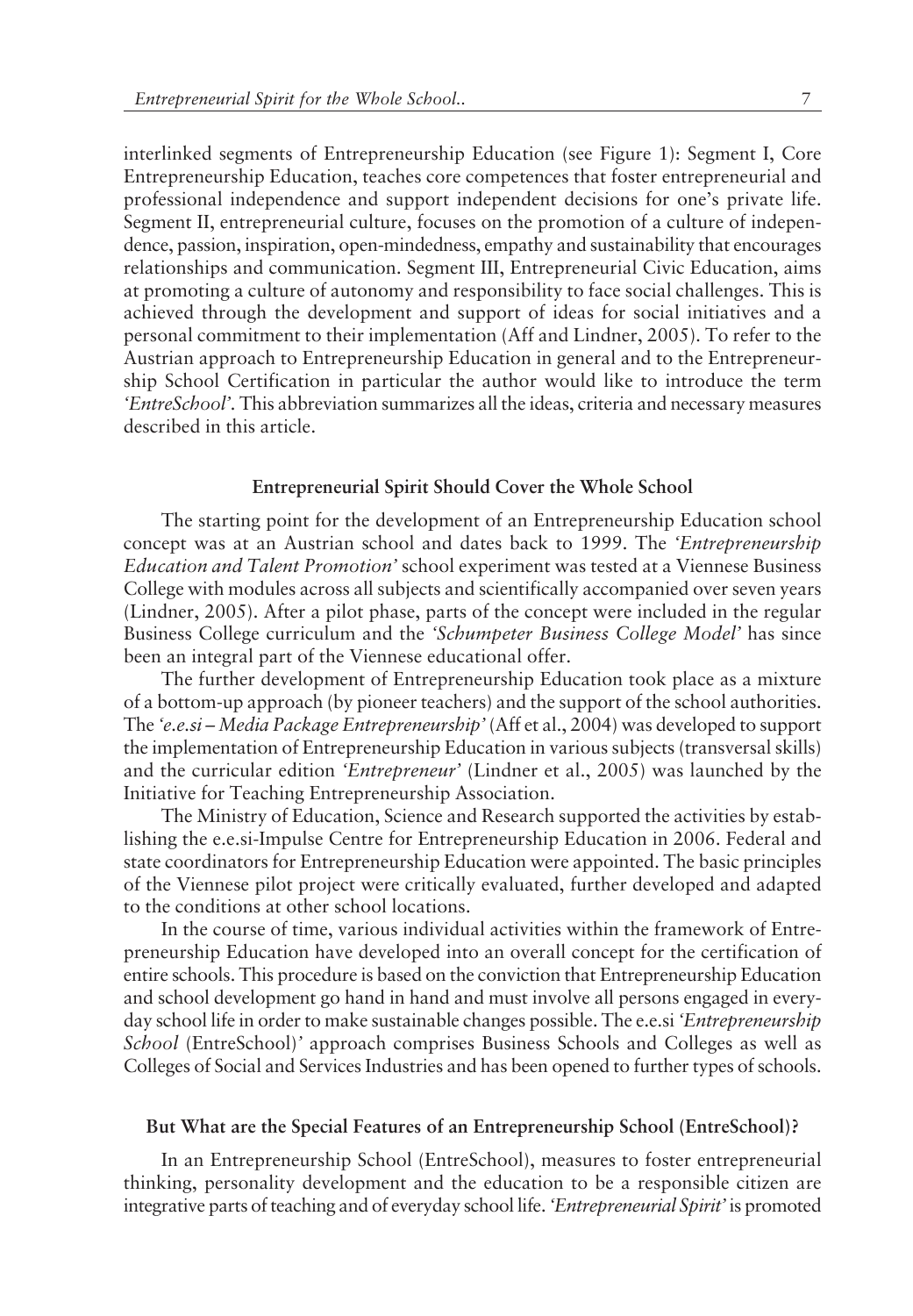by the organization of the school. Promoting the students' personal competences and achievement potentials regarding entrepreneurial, independent and autonomous acting, intensifying communicative competences as well as creating suitable communication structures between school administration, teachers, students and parents must not be neglected when planning a coherent Entrepreneurship School (EntreSchool) program.

Based on the priorities of the European Union, the Austrian Federal Ministry of Education, Science and Research and the Austrian Federal Boards of Education – all these institutions consider Entrepreneurship Education as a particularly important part of a good education and training at school ñ the certification *ëEntrepreneurship School* (EntreSchool)*í* aims at approving the individual school officially to have successfully implemented entrepreneurship activities in a holistic and target-oriented way as well as on a long-term basis. Sustainable Entrepreneurship Education is only possible when it is an integral part of the school development process and when it is born and lived by all the people involved in school life. Learning and teaching must be 'entrepreneurially' planned and organized. Main emphases of the certification are put on the activities at school, the basics for teachers as well as the organizational structures.

For this purpose, a catalogue of criteria (e.e.si, 2019 and Figure 2) was developed by the members of the e.e.si-Impulse Centre for Entrepreneurship Education of the Ministry of Education, Science and Research together with a team of committed teachers from all federal states. This has resulted in the Austrian Standards Institute's ON Guideline No. 42001<sup>1</sup> , which sets standards beyond the school sector. Based on the *fTrio Model of Entrepreneurship Education*,' activities in an Entrepreneurship School  $(Entreschool) - from the development of own business ideas, the promotion of entire$ preneurial thinking and personality development to the education to become mature citizens – are integral parts of teaching and everyday school life in all subjects taught.

After the decision to strive for certification has been made at a school location, the individual support of the school is provided by the e.e.si team in order to implement the criteria from the handbook provided (e.e.si, 2019). It is possible to aim for the *ëBasicí* or *'Advanced'* level and, as a school, to select the criteria from a catalogue that includes compulsory and optional criteria that best correspond to the school profile.

The areas of the criteria catalogue are:

- activities at school,
- ó basics for teachers, and
- the organisational framework.

The e.e.si-Entrepreneurship School (EntreSchool) approach is outcome-oriented, i.e. the process and the results are reviewed during the certification process. The evidence required for certification is provided by submitting documentation on the schoolís activities over a period of approximately one and a half years. The first certification was awarded to the Schumpeter Business College in November 2012. In the period 2013-2015, further 28 school locations followed - one of them is the Meran Business College, which has established itself as a pioneering school in South Tyrol. Expressed in numbers, the Entrepreneurship School (EntreSchool) program reached about 10,000 students every year in the period  $2013-2015$ . In the period  $2016-2018$ , the number of certified schools reached 60 and involving about 20,000 students every year.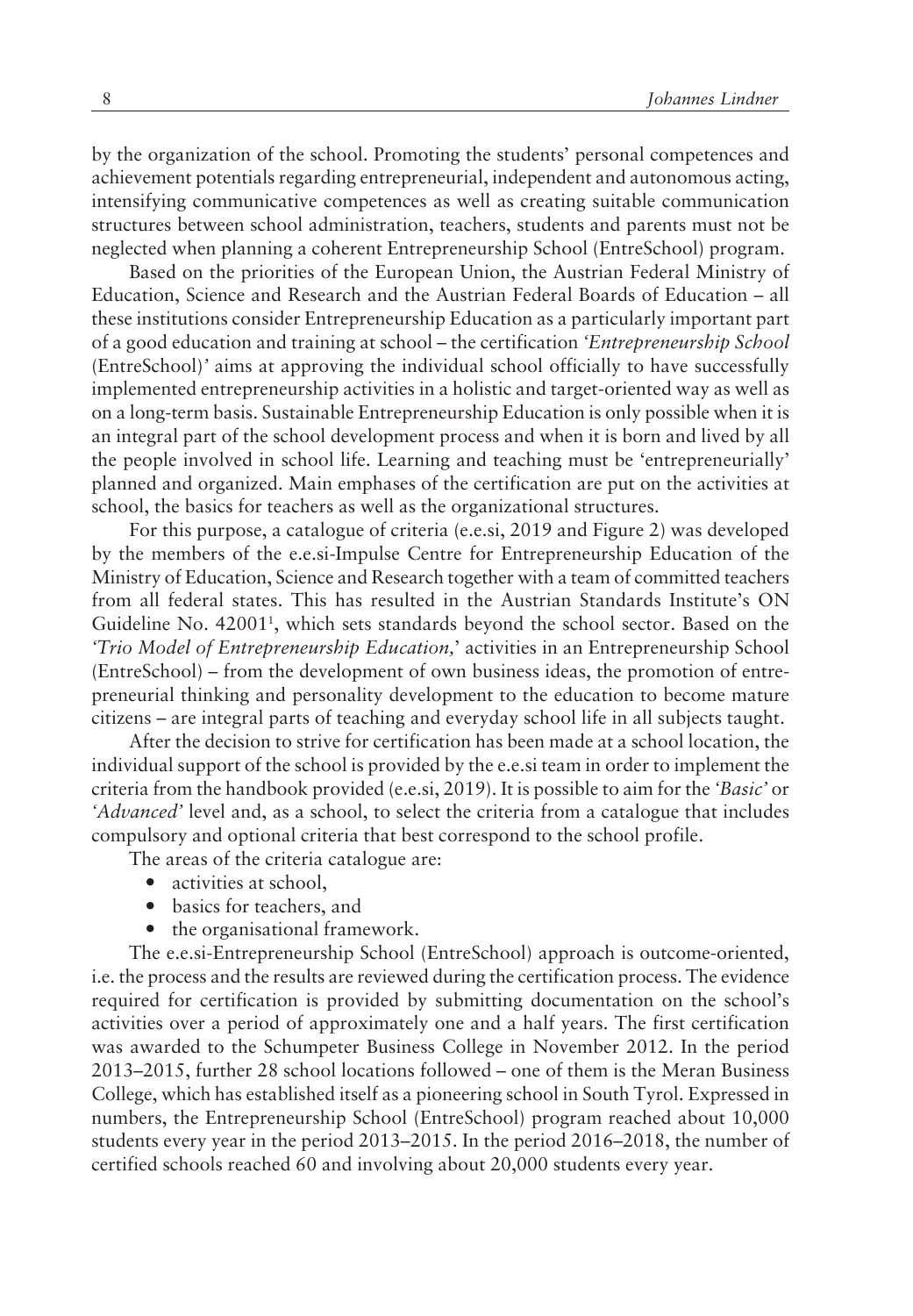

*Figure 2.* Criteria for Entrepreneurship Schools (EntreSchools) (e.e.si, 2019)

The certificates (see Figure 3) are valid for two years. Schools that have already achieved *'Basic'* certification have the opportunity to aim for the *'Advanced'* level in the next two years. Locations that are already certified on the 'advanced' level can register for further certification.



*Figure 3.* Certificate for Entrepreneurship Schools (EntreSchools) (e.e.si, 2019)

With the *ëEntrepreneurship School* (EntreSchool)*í* certification process as the recognized ON guideline no. 42001 of the Austrian Standards Institute, Austria is a pioneer in the consolidation of innovative Entrepreneurship Education in the course of school development.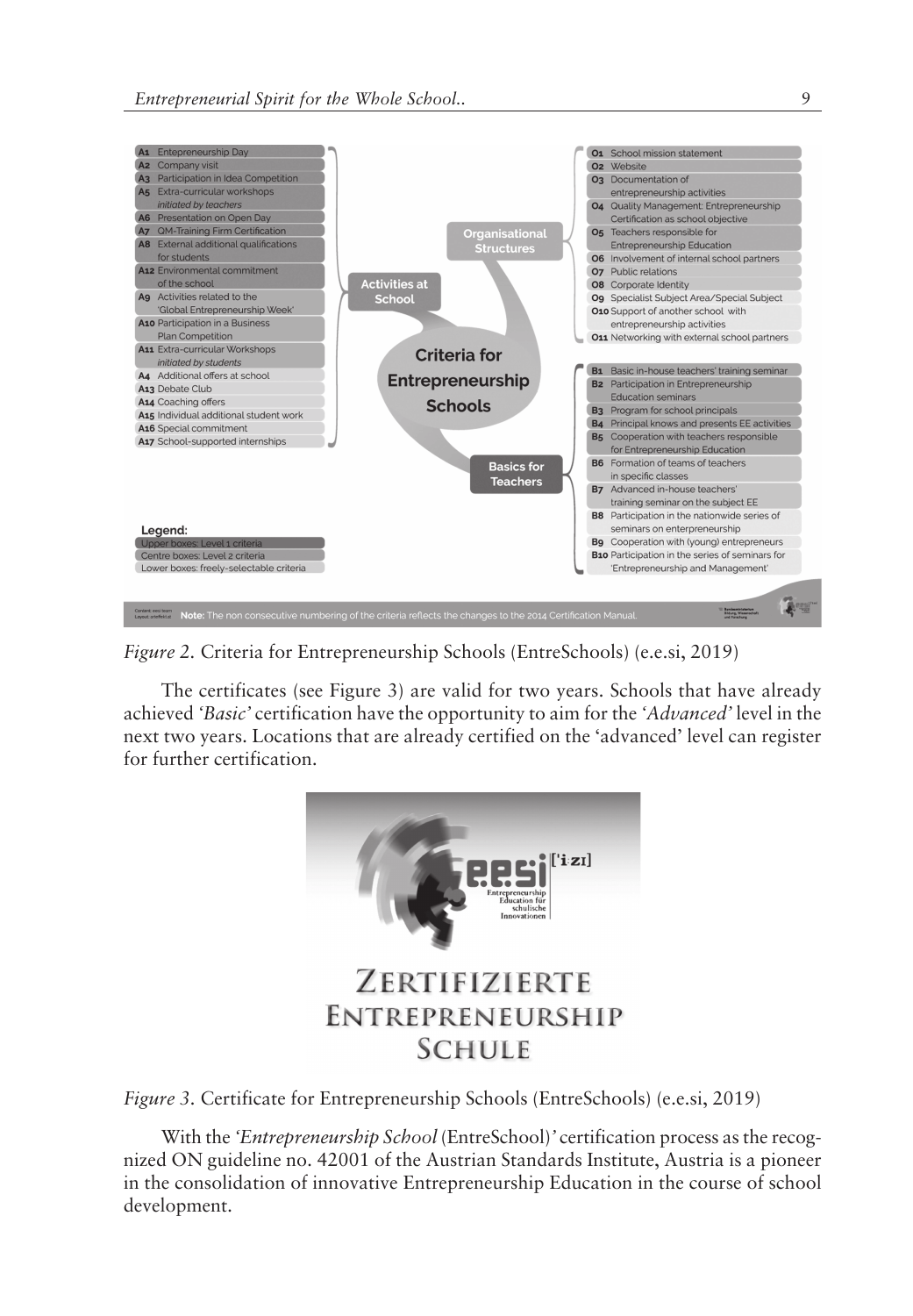Some Positive Aspects of this Certification Process are as following:

- ó **From pioneer teachers to a team of teachers**: Entrepreneurship Education at a school location usually goes back to a few pioneer teachers, with the certification process a large number of the teachers are involved.
- From a lone fighter to a team player: The discussion of the entrepreneurship certification criteria make it clear what is already happening at a school location, how many different activities already exist; the goal  $-$  the achievement of the certification – is only possible through the interaction and participation of everybody involved in school life.
- **Bottom-up approach:** A very positive aspect is that the Entrepreneurial Spirit is carried from one school to the next.
- ó **Structure supported by the certification process:** The structure of the certification process makes Entrepreneurship Education tangible for many teachers.
- Autonomy of the school: The certification process supports the autonomy of the school, as different school-specific ways of Entrepreneurship Education can be developed.
- ó **Involvement of general education and vocational training:** With the TRIO model of Entrepreneurship Education, teachers of general subjects succeed in becoming involved, especially at levels 2 and 3.
- **Longer-term anchoring:** It is ensured that students are taught to think and act entrepreneurially, regardless of which class or year they are in.
- ó **Outcome-oriented Entrepreneurship School approach:** Results are achieved in many classes, thus enabling many students to be systematically involved. Entrepreneurship Education thus becomes a regular part of the compulsory education offered by the school.
- ó **Celebration culture:** Entrepreneurship Schools organize cross-class events within schools (Idea-Festivals) and take part in cross-school competitions (Idea Competition etc.). The students' successes are celebrated in a similar way as in sports.
- ó **Strengthening school culture:** The highlight of the certification process for an entire school is the ceremonial presentation of the certificates at the Entrepreneurship Summit in Vienna. What has been achieved makes the team proud and strengthens the motivation to continue.

Much has already happened on the way to implement Entrepreneurship Education and much still lies ahead. The positioning of the teaching principle and the entrepreneurship competences in the syllabus of the Business Colleges 2014 and other school types have contributed a great deal to strengthen the idea. In the next generation of syllabuses 2020/2021 the position of Entrepreneurship Education will be further reinforced. The National Action Plan for Entrepreneurship Education (Kiss & Lindner, 2019) will additionally support the systematic implementation on all competence levels (from elementary to secondary level).

Austria contributes its positive experience in the field of Entrepreneurship Education by having had the methodological lead in the Policy Experimentation Project "Youth" Start Entrepreneurial Challenges" – funded by the EU within the framework of Key Action 3 (Lindner, 2015)<sup>2</sup>. The further development of the e.e.si-Entrepreneurship School (EntreSchool) Approach 2019/2020 will bring a stronger link with "Youth Start" entrepreneurial challenge-based learning (Jambor & Lindner, 2019) and an expansion to other school types (Kiss & Lindner, 2019).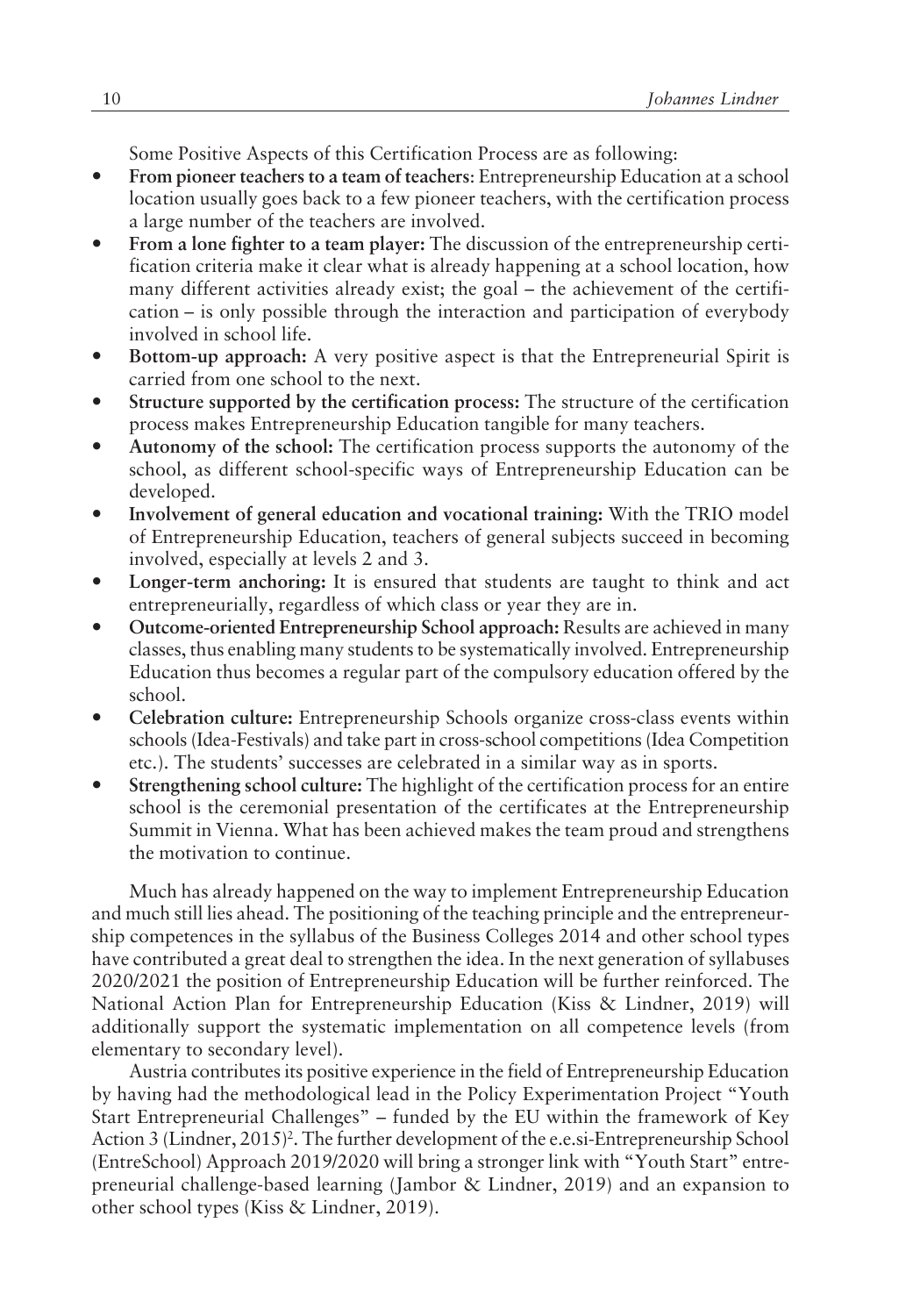#### **Conclusion**

The idea of an Entrepreneurship School (EntreSchool) is to consider Entrepreneurship Education as part of all subjects, not as a separated concept. It comprises learning activities in all study areas and school cultures and is always result-oriented. In an Entrepreneurship School, measures to promote entrepreneurial and sustainable thinking, personality development and the education of responsible citizens are integral parts of teaching and everyday school life. Entrepreneurship is promoted by the design of the school. Entrepreneurship Education and school development should go hand in hand and involve all persons engaged in everyday school life in order to make sustainable changes possible.

The promotion of personal competences and performance potentials of the pupils with regard to entrepreneurial, sustainable, self-responsible and self-determined action, the deepening of communicative competences as well as the creation of suitable communication structures between school management, teachers, pupils and parents must not be ignored when planning a coherent Entrepreneurship School programme.

The Entrepreneurship School certification aims to at confirming to a school location that entrepreneurship activities have been implemented holistically, in a goal-oriented way and on a long-term basis in everyday school life. Students achieve remarkable learning outcomes. Sustainable Entrepreneurship Education is only possible if it is integrated into the school development process and is supported and lived by all those involved in the school. Learning and teaching must be planned and designed in the spirit of the "sustainable entrepreneurial spirit".

The objective of all efforts is to give young people a good start in life. The principles of Entrepreneurship Education have been proven to help, ë*Encourage students to take* their lives into their own hands as far as possible'. Students should become co-creators of their own lives and of society – in a changing world (Aff & Lindner, 2005).

#### Notes:

(1) 2019/2020 the outcome-oriented certification process will be elaborated, and a new Austrian Standards Institute number will be assigned.

(2) Within the framework of the field test, entrepreneurship competences are promoted across disciplines and learning and teaching arrangements are tested. Learners should develop and implement ideas for 'challenges from the reality of life'. The field trial was conducted between 2015–2018 in a Cooperation of Ministries of Education in Austria, Luxembourg, Portugal, Slovenia and bilaterally in Bulgaria and covered all competence levels (i.e. elementary, lower secondary and upper secondary). Details: www.youthstart.eu.

## References

- Aff, J. et al. (2004). *e.e.si-Unterrichtskoffer Entrepreneurship* [e.e.si media package Entrepreneurship]. Vienna: Manz.
- Aff, J., & Lindner, J. (2005). *Entrepreneurship Education zwischen ësmall and big ideasí ñ Markierungen einer Entrepreneurship Education an wirtschaftsberuflichen Vollzeitschulen* [Entrepreneurship Education between 'small and big ideas' – marks of Entrepreneurship Education at full-time business schools]. In Aff, J., & Hahn, A. (Eds.).